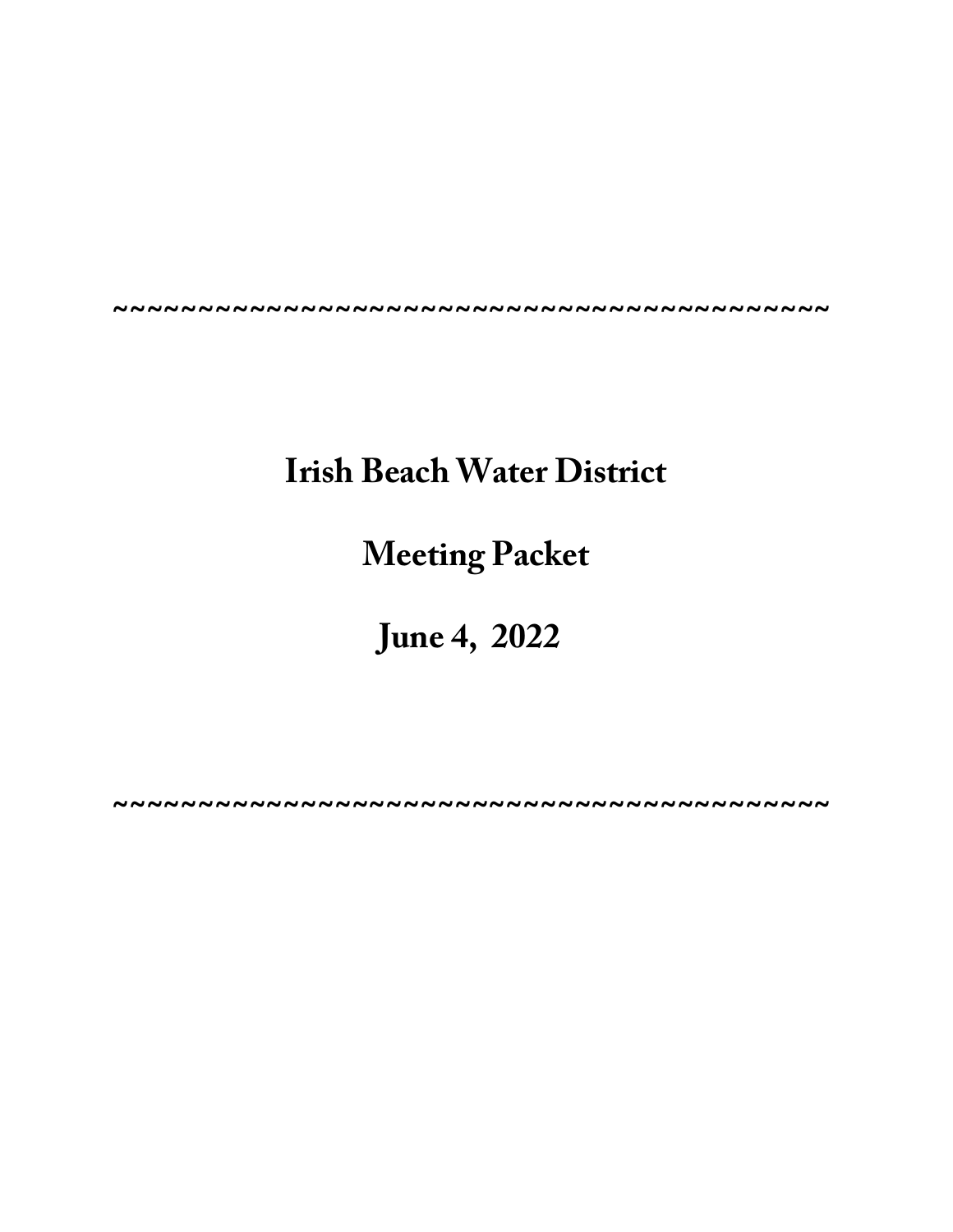

## **NOTICE OF SPECIAL MEETING OF** THE IRISH BEACH WATER DISTRICT BOARD OF DIRECTORS REX DUNNING FIREHOUSE, 15401 FOREST VIEW ROAD, MANCHESTER, CA 95459 SATURDAY, JUNE 4, 2022, AT 10:00 A.M.

PLEASE NOTE: The June 4, 22 Special Meeting of the Irish Beach Water District will be held via ZOOM teleconferencing and/or in person at the Rex Dunning Firehouse, 15401 Forest View Road, Manchester, CA 95459. IBWD directors/employees will be emailed an invitation to the meeting via ZOOM with a link to log-in to the meeting. The Meeting Packet can be accessed at www.ibwd.org.

## Join Zoom Meeting

https://us02web.zoom.us/j/82578797197?pwd=ZnVmdWlzSWdEN05Hdjq2ZUdOY1hkZz09

Meeting ID: 825 7879 7197 Passcode: 208704

Dial by your location:

+1 669 900 9128 US (San Jose) +1 253 215 8782 US (Tacoma)

## Agenda

- 1. CALL TO ORDER AND ROLL CALL OF BOARD MEMBERS. (ISRAEL).
- 2. COMMUNICATIONS AND CORRESPONDENCE. (ISRAEL)
- 3. PUBLIC INPUT: OPENING OF THE MEETING TO PUBLIC COMMENTS FOR TOPICS NOT ON AGENDA. A MAXIMUM OF FIVE (5) MINUTES ALLOWED FOR EACH PRESENTATION. (ISRAEL)
- 4. DISCUSSION AND OR ACTION: RESOLUTION 2022-4 MODIFYING BIDDING PROCEDURES. (HACKETT)
- 5. DISCUSSION AND OR ACTION: IRISH BEACH WATER DISTRICT POLICY HANDBOOK UPDATES AND ADDITIONS. (MURRAY/DIAL):
	- a. 1010 ADOPTION / AMENDMENT OF POLICIES
	- b. 3040 EXPENSE AUTHORIZATION
	- c. 3050 CREDIT CARD USE
	- d. 3080 PURCHASING
	- e. 3081 SELECTION OF CONTRACTORS AND CONSULTANTS
- 6. DISCUSSION AND OR ACTION: DELEGATING AUTHORITY TO LET INFORMAL CONTRACTS FOR MATERIALS TO COMPLETE REPLACEMENT OF TANK 2 ROOF (DWR GRANT) TO THE GENERAL MANAGER. (HACKETT)
- 7. EXECUTIVE (CLOSED) SESSION.
	- a. CONFERENCE WITH LEGAL COUNSEL ANTICIPATED/ POTENTIAL LITIGATION: SIGNIFICANT EXPOSURE TO LITIGATION PURSUANT TO PARAGRAPHS (2) OR (3) OF SUBDIVISION (D) OF SECTION §54956.9: (1 POTENTIAL CASE). DISCUSSION AND ACTION:
- 8. ADJOURNMENT. (ISRAEL)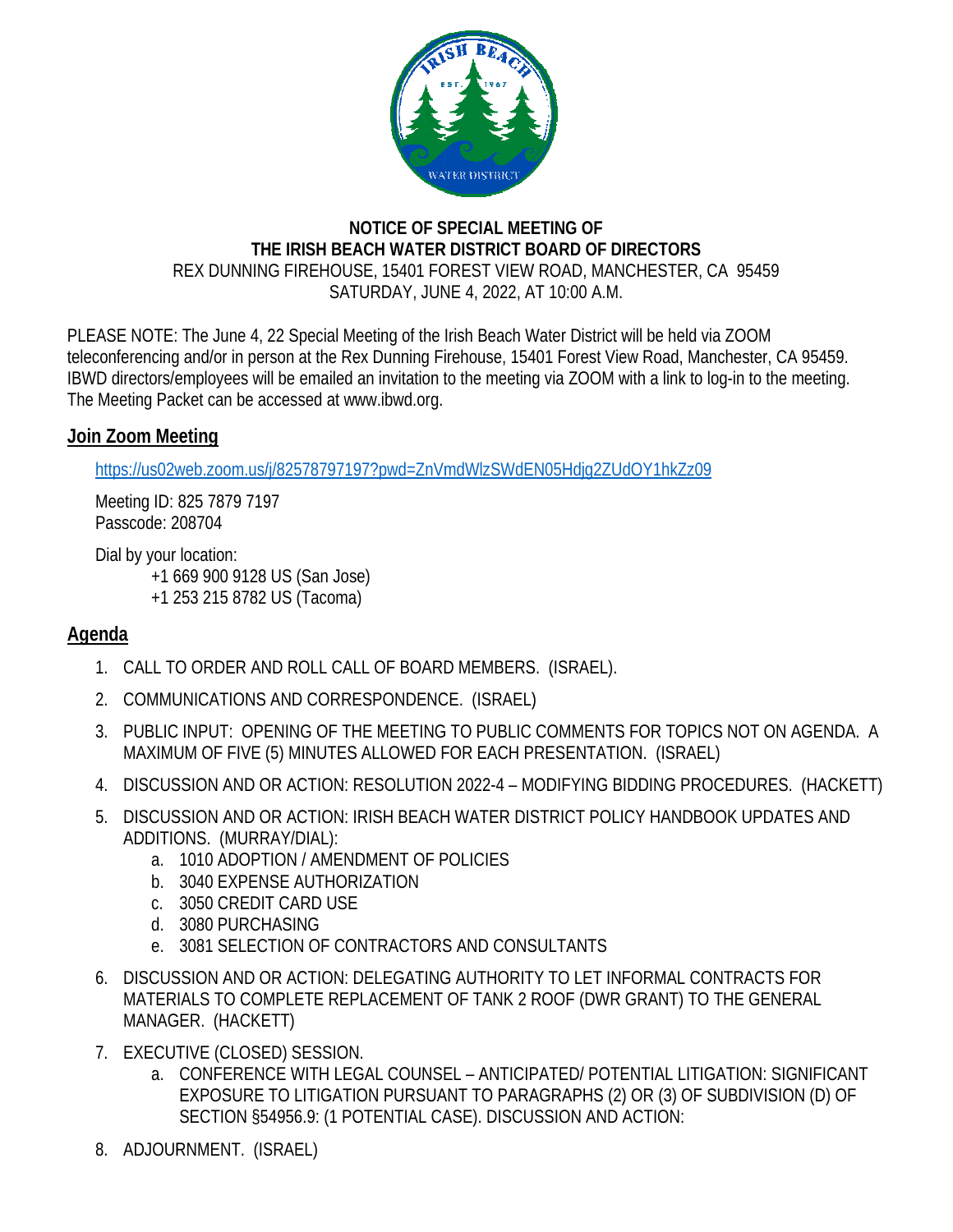ASSISTANCE WILL BE PROVIDED TO HANDICAPPED PERSONS WHO REQUIRE IT TO PARTICIPATE IN THE MEETING. PER GOVERNMENT CODE SECTIONS §54950-54963.

PUBLIC RECORDS ARE AVAILABLE PER CALIFORNIA PUBLIC RECORDS ACT GOVERNMENT CODE §6250- 6276.48, UNLESS THEY ARE EXEMPT UNDER PUBLIC RECORDS ACT §54957.5.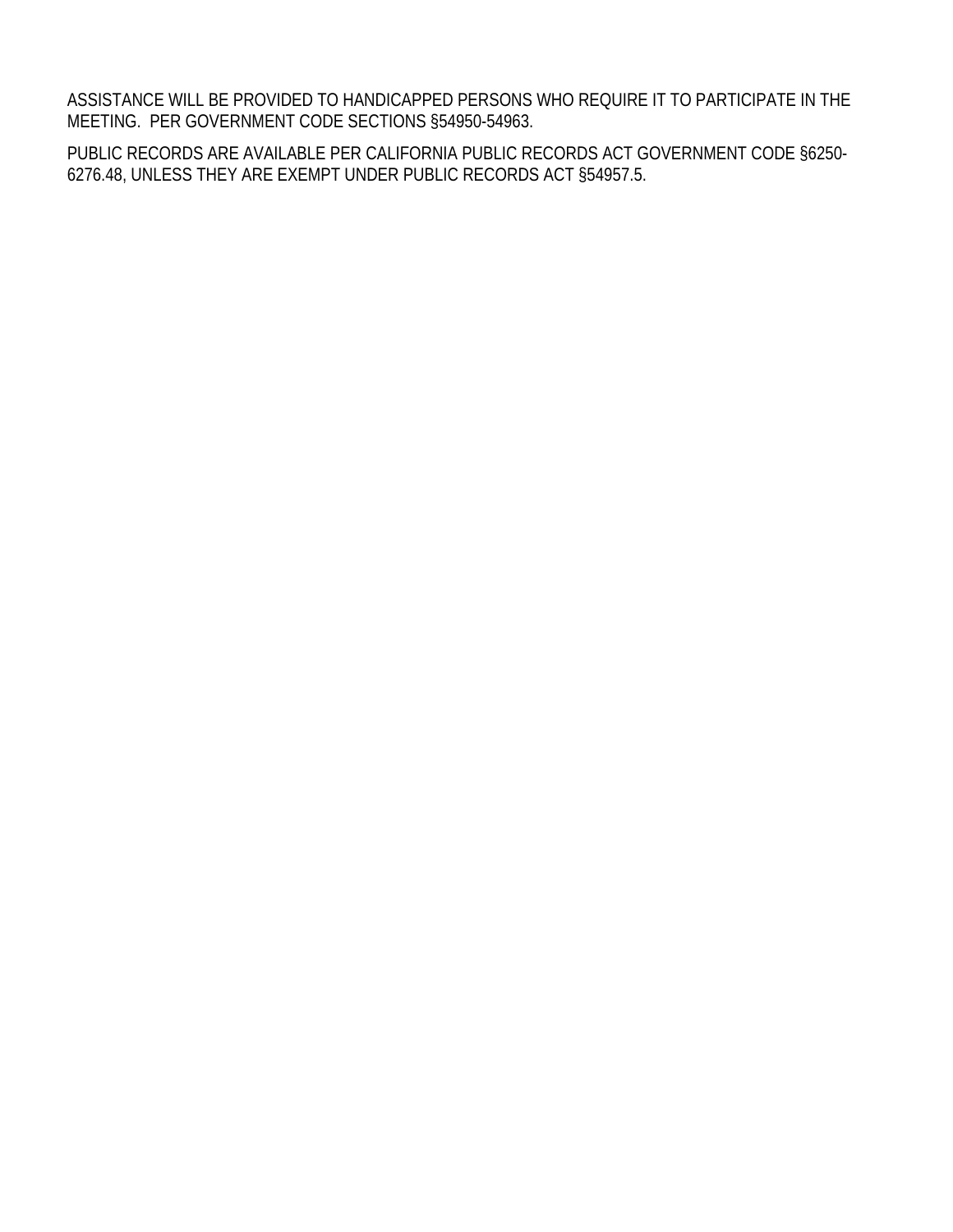## **COMMUNICATIONS AND CORRESPONDENCE**

## **PUBLIC INPUT**

**~~~~~~~~~~~~~~~~~~~~~~~~~~~~~~~~~~~~~~~~~~**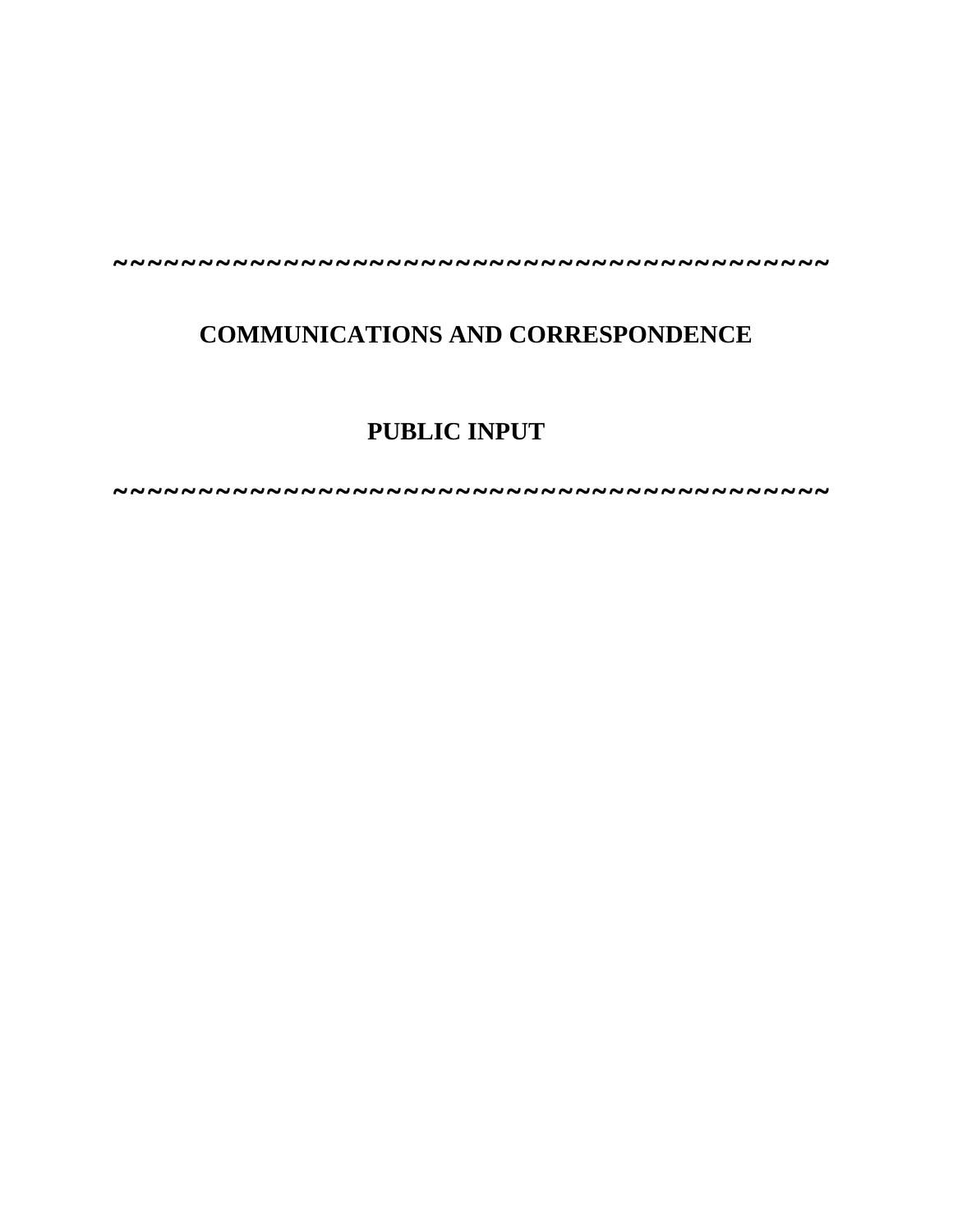## **4. DISCUSSION AND OR ACTION; RESOLUTION 2022-4**

 **~~~~~~~~~~~~~~~~~~~~~~~~~~~~~~~~~~~~~~~~**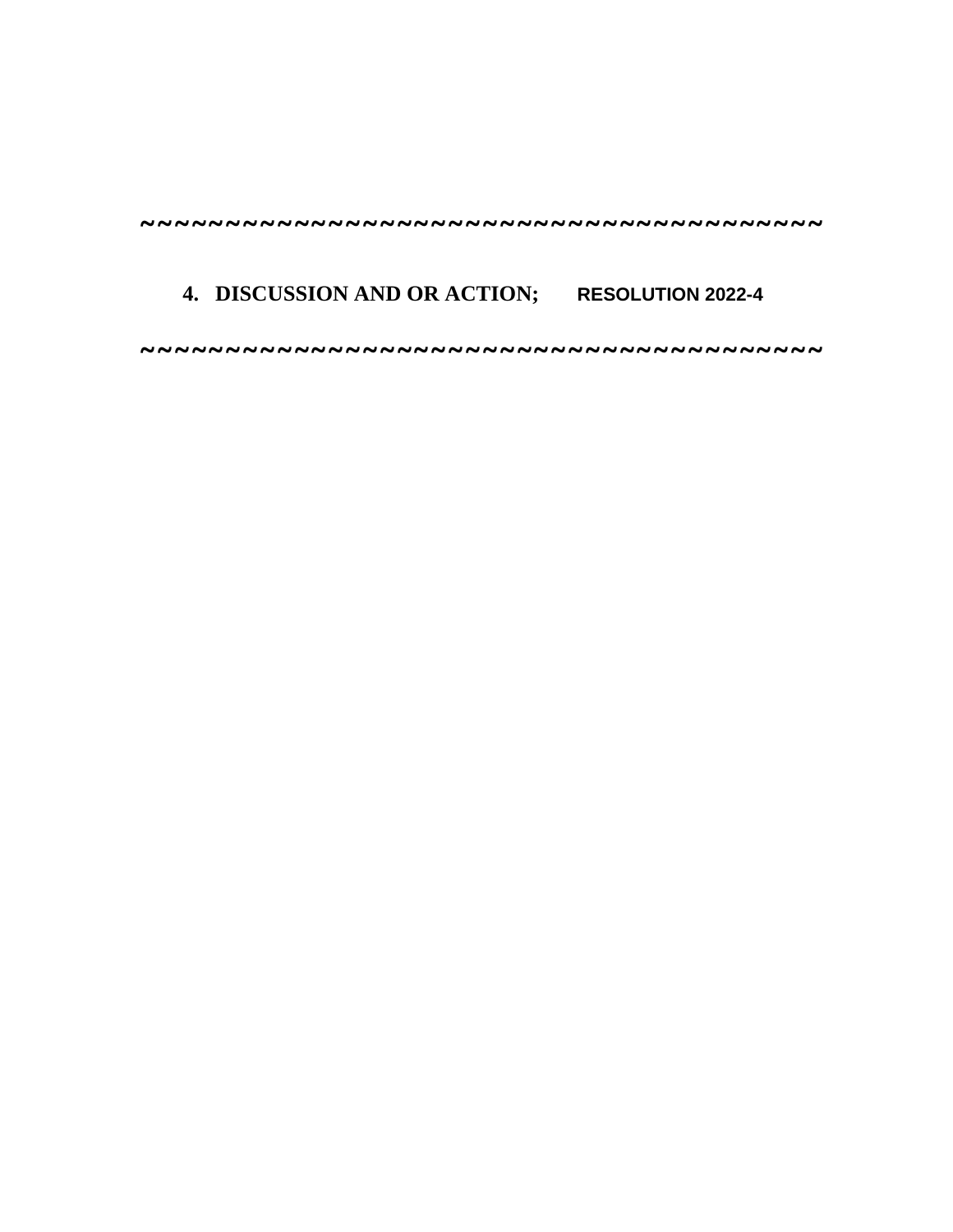### **RESOLUTION NO. 2022 – 4 A RESOLUTION OF THE BOARD OF DIRECTORS OF THE IRISH BEACH WATER DISTRICT MODIFYING BIDDING PROCEDURES AUTHORIZED BY CALIFORNIA PUBLIC CONTRACT CODE SECTIONS 22020 ET SEQ.**

 WHEREAS, the Irish Beach Water District (IBWD) elected to be subject to the Uniform Construction Cost Accounting Procedures (CUCCAC) promulgated by the Controller of the State of California (SOC) pursuant to the California Public Contract Code, specifically Section 22034 commencing in November1992 by adopting Ordinance 92-1; and

WHEREAS, theCalifornia Uniform Construction Cost Accounting Commission (CUCCAC) in agreement with the State Controllers Office (SCO) recommended an increase to the bid limit threshold pursuant to PCC 22020 and effectuated the following changes on January 1, 2019:

- a) Allowing projects costing \$60,000 or less to be performed by employees of a public agency by force account, by negotiated contract, or by purchase order; and
- b) Allowing projects costing up to \$200,000 to be contracted by informal bidding procedures; and projects costing over \$200,000 to be subject to the formal bidding process.

NOW, THEREFORE, IT IS RESOLVED that effective with the date of adoption of this resolution,IBWDis adopting the following bidding procedures:

1. Maintenance of Qualified Contractors List. Commencing in November 1992 and annually thereafter, the IBWD established and shall maintain in accordance with the Policies and Procedures of the California Uniform Public Construction Cost Accounting Commission a list of qualified contractors identified according to category of work. All contractors on the list for the category of work being bid, or all construction trade journals specified in Public Contract Code Section 22036, or both all contractors on the list for the work being bid, and all construction trade journals specified in said Section 22036, shall be notified of the opportunity to submit informal bids.

If the product or service is proprietary in nature or otherwise of such a specific design or construction such that it can be obtained only from certain contractors, the notice inviting informal bids may be sent exclusively to such contractors.

If no bids are received through the formal or informal procedure, the project may be performed by the employees of the public agency by force account, negotiated contract, or purchase order, without further complying with this ordinance.

2. Bidding and Contracting Procedures. Public projects with a cost of sixty thousand dollars (\$60,000) or less may be performed by employees of the District by force account, by negotiated contract, or by purchase order.

District public projects of two hundred thousand dollars (\$200,000) or less may be let to contract by the informal procedures as set forth herein and authorized by Public Contract Code Section 22034.

o When the Board of Directors invokes the procedures of this Section, the Treasurer shall issue a notice inviting informal bids ten (10) calendar days before bids are designated as being due. The notice inviting informal bids shall describe the project or material in generalterms, how to obtain more detailed information, and state the time forthe submission of bids. The notice inviting informal bids need not contain specifications.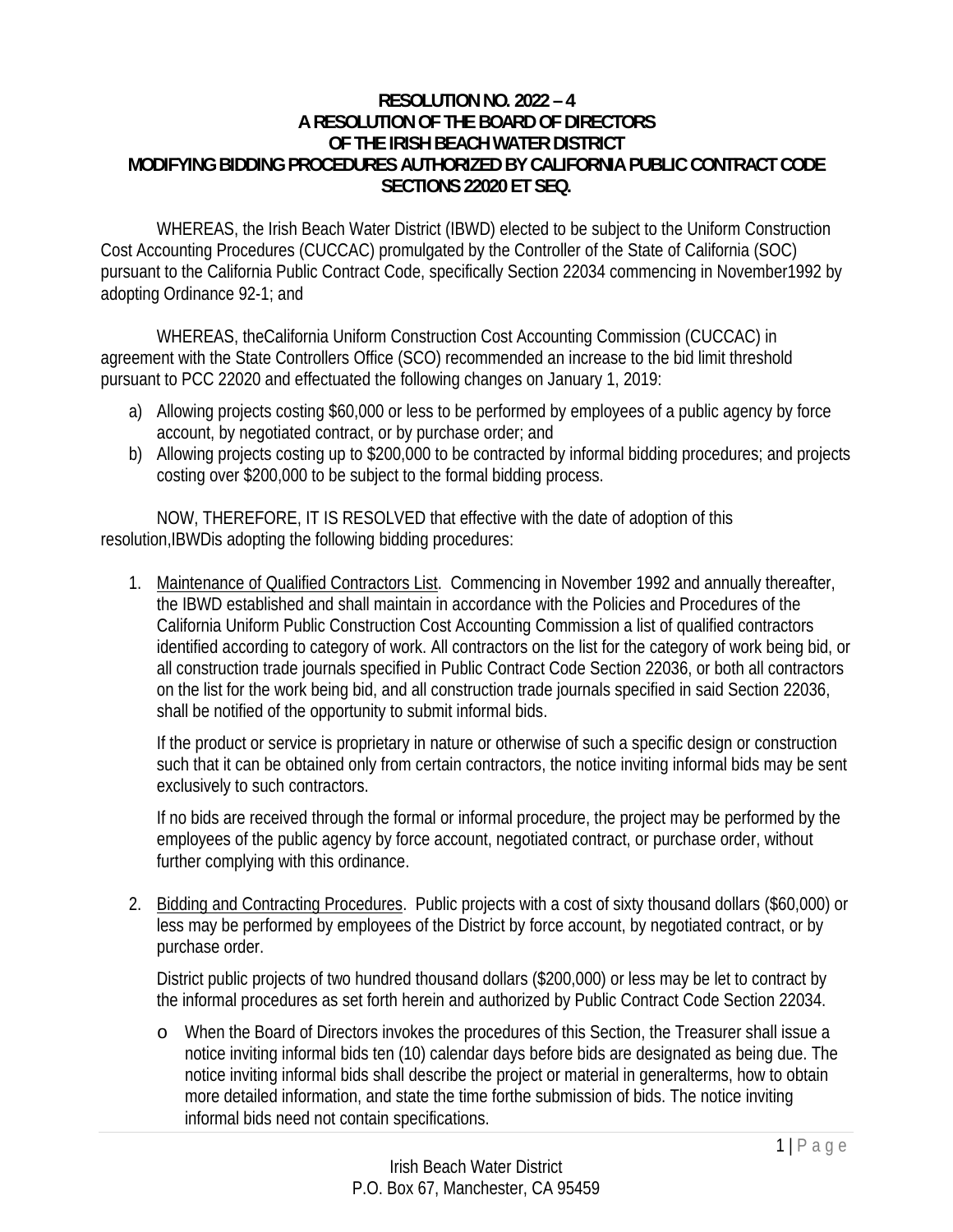o If all bids received are more thantwo hundred thousand dollars (\$200,000), the Board of Directors may by passage of a resolution by a four—fifths vote, award the contract, at two hundred twelve thousand, five hundred dollars (\$212,500) or less, to the lowest responsible bidder, if it determines the cost estimate was reasonable.

District public projects with a cost of more than two hundred thousand dollars (\$200,000) will be let to contract by the formal procedures as set forth herein and authorized by Public Contract Code 22037.

- o The District shall issue a notice inviting bids a minimum of fourteen (14) calendar days prior to the time of receiving bids, in a general circulation newspaper published within the District boundaries and to all construction trade journals specified in Section 22036.This type of formal bidding process typically includes the issuance of written plans and/or specifications describing the materials or services to be provided.
- 3. Letting of Contract. The Board of Directors may delegate the authority to award informal contracts to the General Manager of the District or other person designated by the Board of Directors. All contracts let under this resolution shall be let to the lowest responsible bidder.
- 4. Emergency Work. In cases of great emergency as determined by the Board of Directors, including, but not limited to, states of emergency defined in Section 8558 of the California Government Code, when repair or replacements are necessary to permit the continued conduct of the operation or services of the District, or to avoid danger to life or property, the Board of Directors by majority vote, may proceed at once to replace or repair any public facility without adopting plans, specifications, strain sheets , working details, or giving notice for bids, formal or informal, to let contracts. The work may be done by day-labor under the direction of the Board of Directors, or by contract, or by a combination of the two. The Board of Directors delegates to the President the power to declare a public emergency, subject to confirmation by the Board of Directors by four—fifths vote at its next meeting.

AND BE IT FURTHER RESOLVED that the District will review the CUCCAC manualin 2024 and every five years thereafter toupdate monetary thresholds to reflect the material changes in public construction costs.

 This resolution becomes effective on the date of adoption. Upon the effective date of Resolution 2022 – 4, Ordinance 92-1 (Implementing Informal Bidding Procedures Authorized by California Public Contract Code Sections 22030 Et. Seq.) is superseded by this resolution.

 This resolution was passed at the June 4, 2022, special meeting of the Board of Directors by the following vote:

AYES:

NOES: ABSTAIN: ABSENT:

Susy Israel, Vice-President

ATTEST:

Judy Murray, Clerk/Treasurer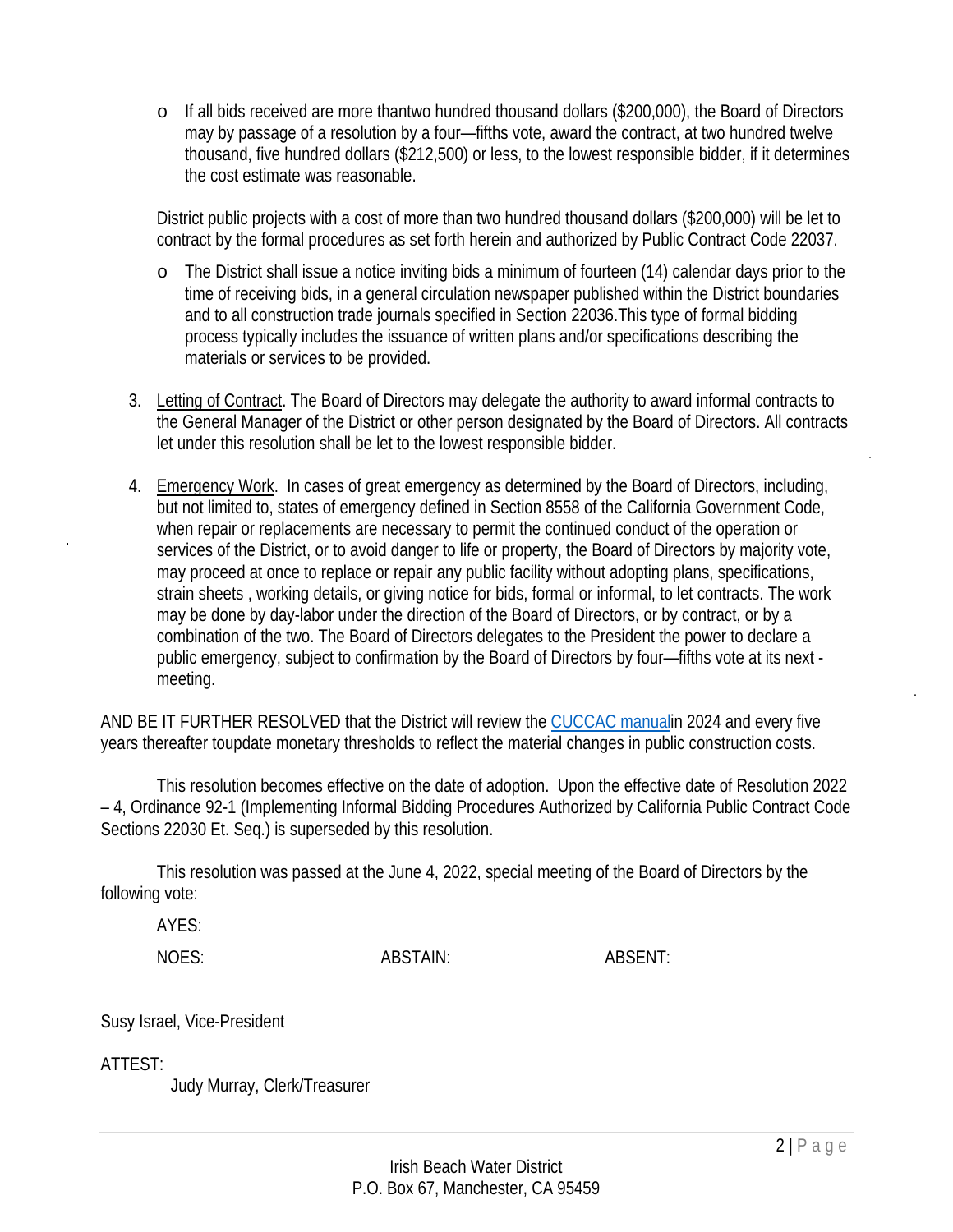## **5. DISCUSSION AND OR ACTION; POLICY HANDBOOK UPDATES:**

- a. 1010 ADOPTION / AMENDMENT OF POLICIES
- b. 3040 EXPENSE AUTHORIZATION
- c. 3050 CREDIT CARD USE
- d. 3080 PURCHASING
- e. 3081 SELECTION OF CONTRACTORS AND CONSULTANTS

 **~~~~~~~~~~~~~~~~~~~~~~~~~~~~~~~~~~~~~~~~~**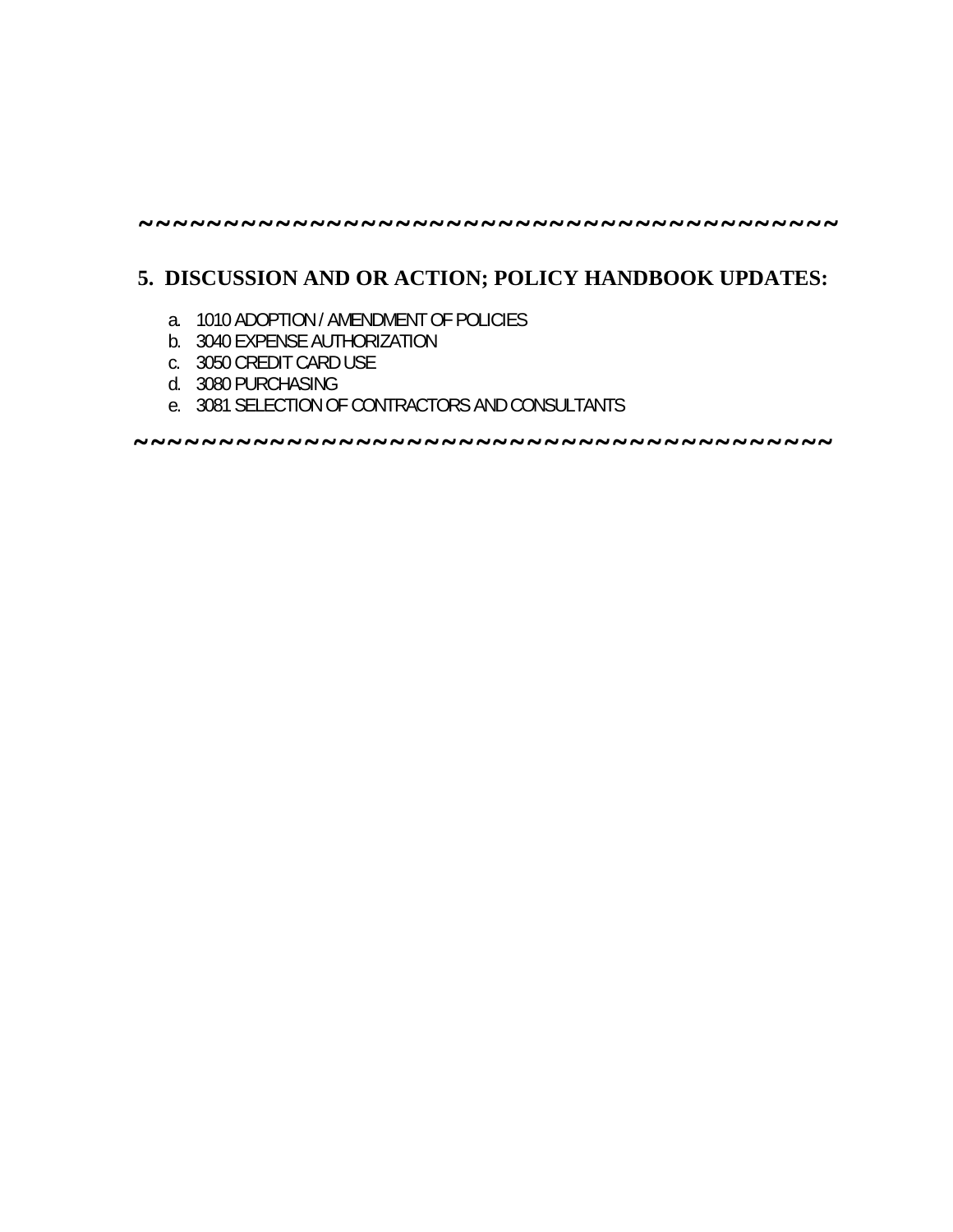

Policy Handbook

May 2022 2

#### **POLIC CY TITLE: POLIC CY NUMBER: 1010 Adoption/Am mendment of f Policies**

1010.1 initiated by any Director, General Manager or Treasurer. The proposed adoption or amendment shall be initiated by a Director, General Manager or Treasurer by submitting a written draft of the proposed new or amended policy to the Board Chairperson and the General Manager, which may be submitted in person or by any communication method approved by the District, and requesting that the item be included for consideration on the agenda of either the next appropriate regular meeting of the Board of Directors, or if necessary by a special meeting of the Board of Directors.Any member of the Board may place an item on a future agenda by making a formal request to the General Manager or Treasurer at a meeting of the Board. The General Manager or Treasurer will place Board items on a future Board agenda when reasonable, based on the staff time and research necessary to prepare the item for Board consideration. Consideration by the Board of Directors to adopt a new policy or to amend an existing policy may be

1010.2 the Board of Directors, either regular or special, in accordance with the District's state statutes regarding the constitution of a majority vote. 2 Adoption of a new policy or amendment of an existing policy shall be accomplished at a meeting of

1010.3 any meeting in which they are scheduled for consideration (listed on the agenda). A copy of the proposed new or amended policy(ies) shall be made available to each Director for review at least 72 hours, per the Brown Act, prior to any meeting at which the policy(ies) are to be considered. 3 Copies of the proposed new or amended policy shall be included in the agenda-information packet for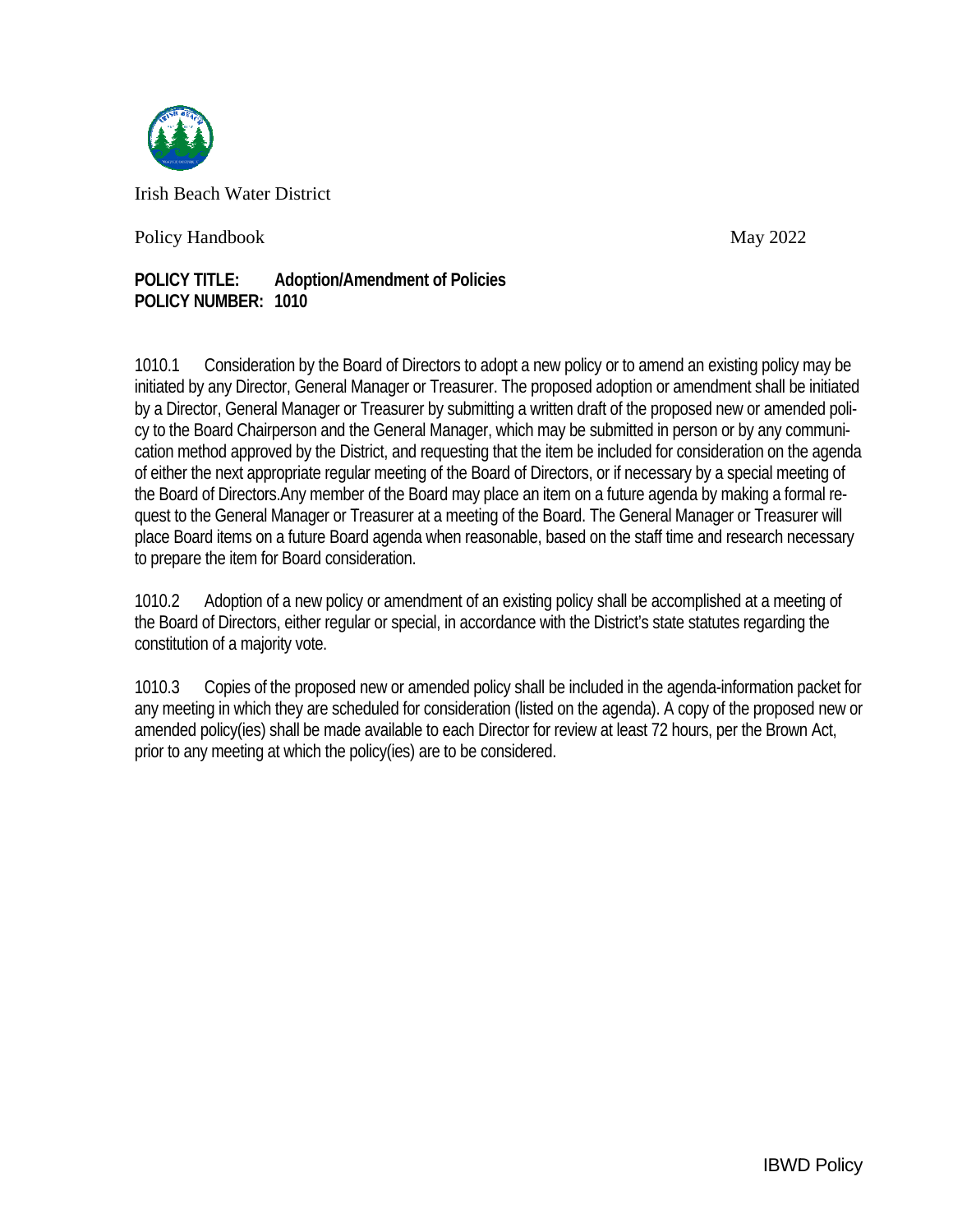

Policy Handbook **POLICY TITLE: Expense Authorization** POLICY NUMBER: 3040

3040.1 All purchases made for the District by staff shall be reviewed by the General Manager for purchases made by operations staff, and reviewed by the Treasurer for purchases made by administrative staff, and shall be in conformance with the approved District budget.

3040.2 Any commitment of District funds for a purchase or expense greater than \$10,000.00 shall first be submitted to the Board of Directors for approval, or shall be in conformance with prior Board action and/or authorizations.

3040.3 Whenever employees or Directors of the District incur "out-of-pocket" expenses for item(s) or service(s) appropriately relating to District business as verified by valid receipts, said expended cash shall be reimbursed from District funds. In those instances when a receipt is not obtainable, the requested reimbursement shall be approved by the General Manager or Treasurer before remuneration.

3040.4 Requests for reimbursement to the District must have a good faith basis. Submission of a request for a reimbursement without such a basis shall subject the requestor to appropriate sanctions, up to and including termination of employment and referral to an appropriate law enforcement agency for prosecution.

3040.5 All Expense payments by District checks will be reviewed after-the-fact by the Board of Directors at regularly scheduled Board Meetings and approved.

May 2022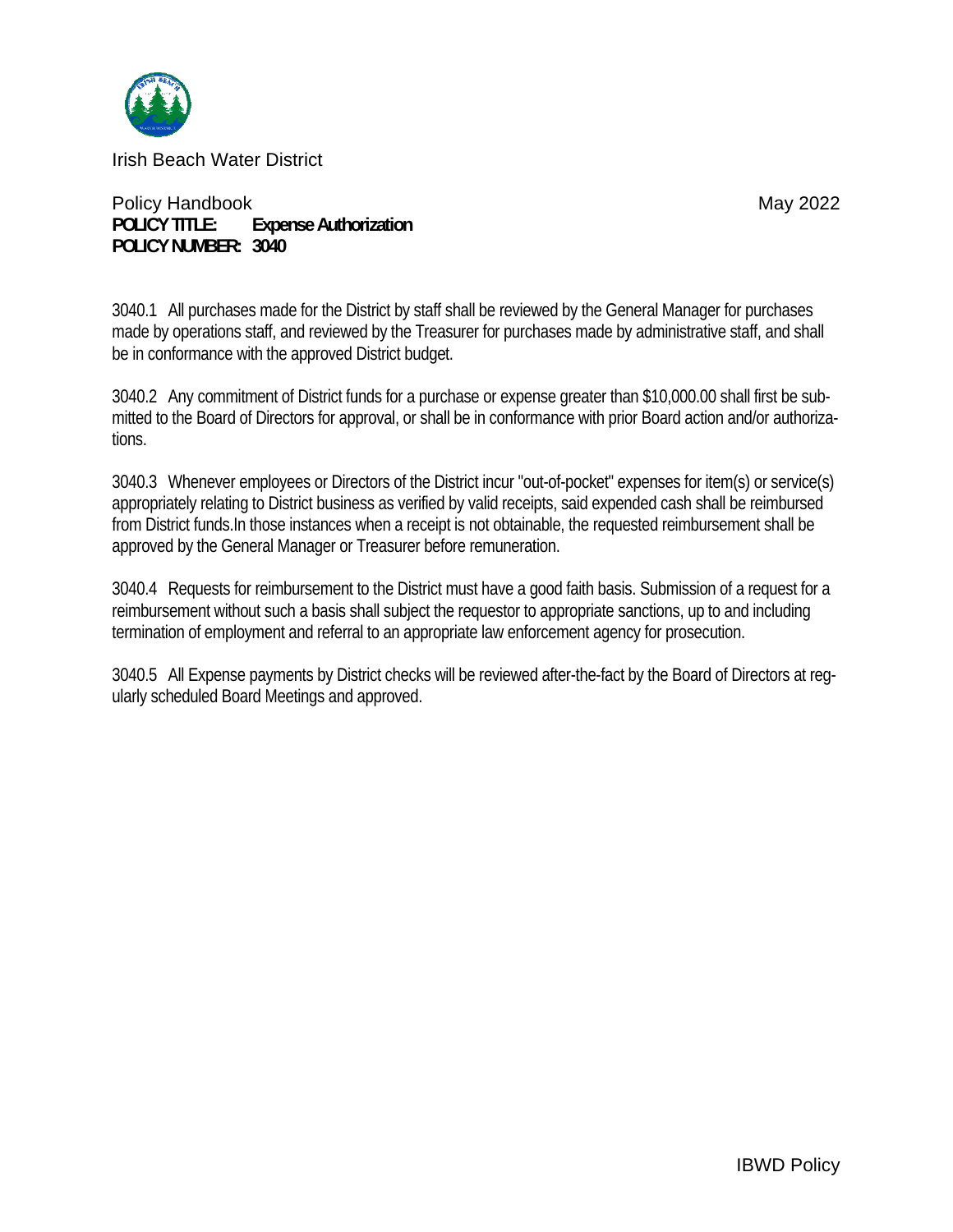

Policy H Handbook

May 2 2022

**POLICY T TITLE: Cr POLICY N NUMBER: 30 050 redit Card Use e**

2115.1 Purpose: The purpose of this policy is to prescribe the internal controls for management of District credit cards.

2115.2 Scope: This policy applies to all individuals who are authorized to use District credit cards and/or who are responsible for managing credit card accounts and/or paying credit card bills.

2115.3 Implementation: A credit card shall be issued to the General Manager and Treasurer.Credit cards shall not be issued or used by members of the Board of Directors. Directors will use their personal credit cards for lawful expenses of the District and seek reimbursement from the District.

- a) All credit card bills shall be paid timely to avoid late fees and finance charges. The District shall not reimburse requestors for late fees and finance charges. a) All credit card bills shall be paid timely to avoid late fees and finance charges. The District shall not<br>reimburse requestors for late fees and finance charges.<br>b) Use of the credit card for District business may be de
- ager or Treasurer if required.
- c) All credit card expenses shall be reasonable and necessary to the furtherance of District business and made in accordance with District policy.No personal expenses shall be charged on a District credit made in accordance with District policy.No personal expenses shall be charged on a District credit<br>card.If a transaction involves both personal and District business, the employee shall pay for the transaction personally and request reimbursement by the District of the appropriate portion of the expense.
- d) All credit card transactions shall have third-party documents (receipts) attached and the District purpose annotated by the cardholder.
- e) The Treasurershall review and approve credit card transactions by the General Manager. The General Manager shall review and approve credit-card transactions by the Treasurer.
- f) All records of the District involving credit card use, including receipts, invoices, and requests for reimbursement are maintained consistently with the District's records management policy.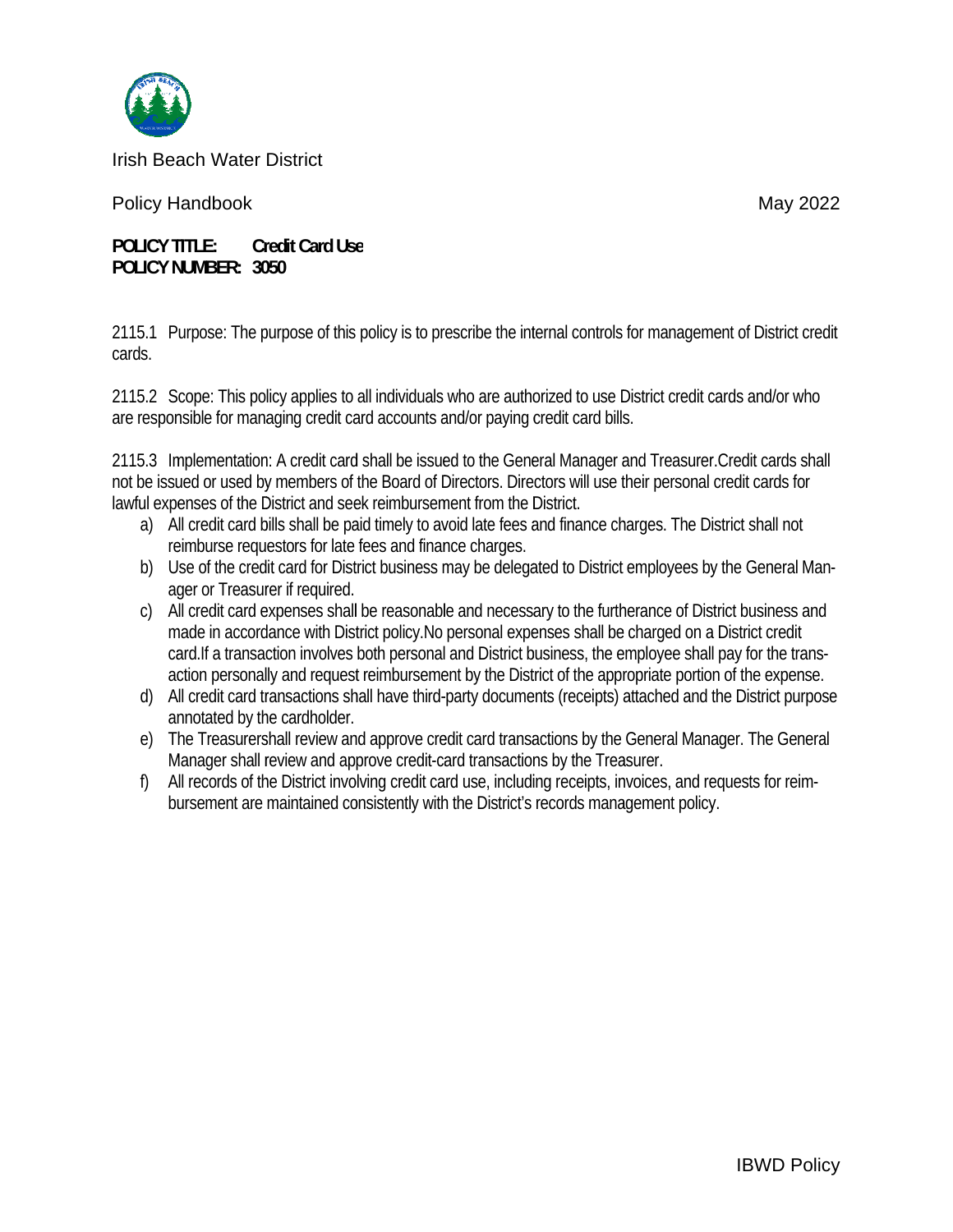

Policy Handbook

May 2022

**POLICY TITLE:** Purchasing POLICY NUMBER: 3080

3080.1 To purchase small items — such as office supplies, repair parts, operation supplies, and other miscellaneous items costing less than \$1,000— pricing and termswill be obtainedby telephone, website or written/email quotation. Purchases are then made from those suppliers that provide the best price, discount, service or quality. Vendors where the District maintains an account shall have preference.

3080.2 To purchase items costing more than \$1,000 and up to \$10,000, quotations will be solicited from vendors and received by telephone or written (including email) quotation. Quotations will be solicited from at least two sourcesbefore selecting a supplier. The General Manager must approve all purchases and will verify budgetary compliance with the Treasurer prior to purchase.

3080.3 For items over \$10,000, the District will provide suppliers with a list of items to be purchased. Suppliers will provide written quotes for consideration and recommendation. District staff will then present written quotesand recommendation to the Board of Directors for acceptance of the purchase order. Items on the list will be purchased from the supplier quoting the lowest prices, appropriate quality and with an acceptable delivery date.

3080.4 Receipts/Invoices for all items purchased shall be forwarded to the Bills Payable Clerk, indicating for which account the amount due should be charged to.

3080.5 This policy covers the purchase of goods, not services and not public project construction services. Those matters are addressed in other policies of the District: See Policy Number 3081, Selection of Contractors and Consultants.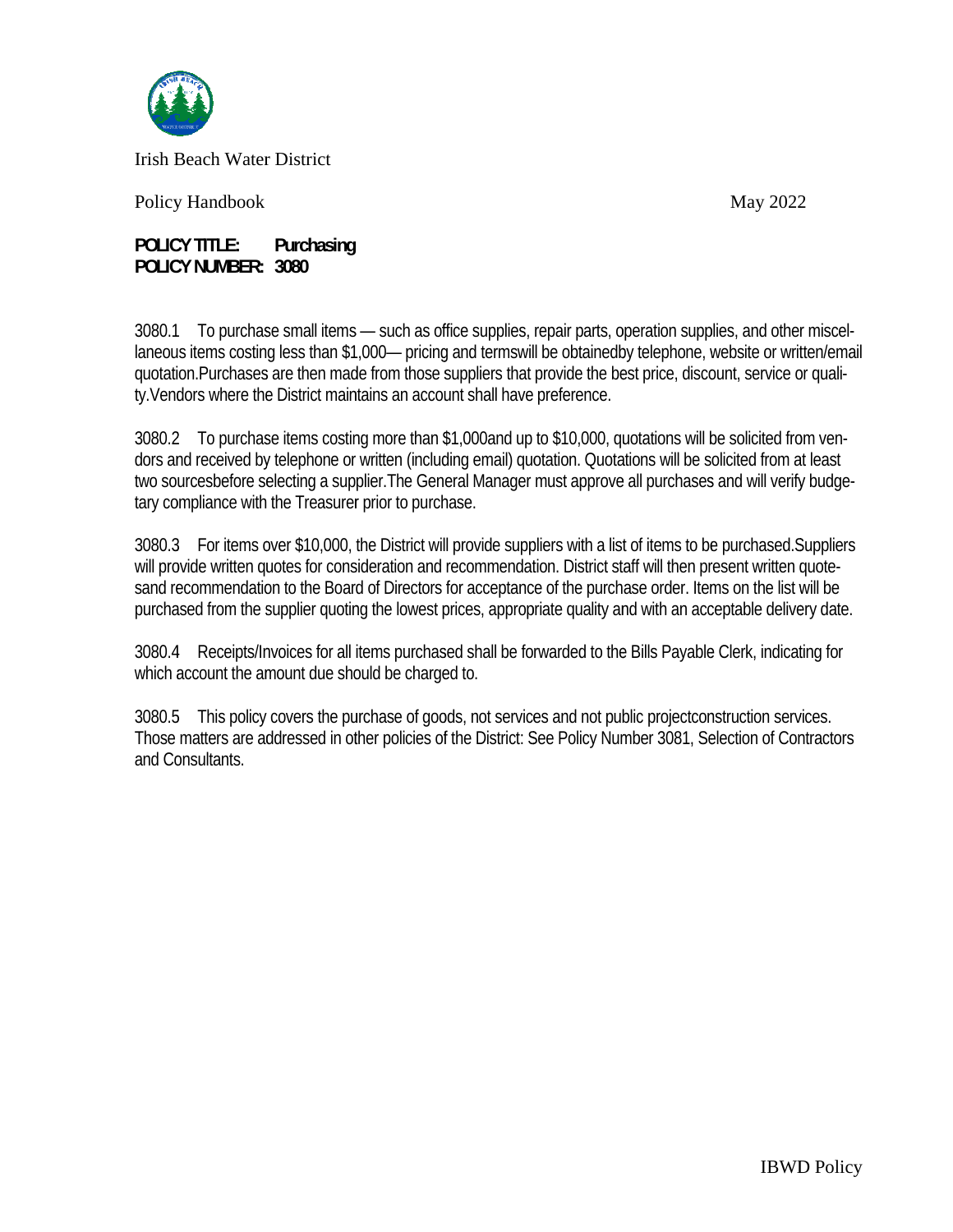

### Policy Handbook

May 2022

#### **POLICY TITLE: Selection of Contractors and Consultants** POLICY NUMBER: 3081

3081.1 For the purposes of this Policy, the following definitions apply:

3081.1.1 Public project means any of the following: Construction, reconstruction, erection, alteration, renovation, improvement, demolition, repair work, or painting involving any publicly owned, leased, or operated facility.

3081.1.2 Facility means any plant, building, structure, ground facility, or water system.

3081.1.3Public project does not include maintenance work. Maintenance work includesthe follow $ina:$ 

- Routine, recurring, and usual work for the preservation or protection of any publicly owned  $\bullet$ or publicly operated facility for its intended purposes.
- Minor repainting and landscape maintenance.
- Work performed to keep, operate, and maintain publicly owned water systems.  $\bullet$

3081.2 The District engages contractors or consultants for construction, engineering, planning, and environmental review projects, auditing, and other purposes approved by the Board of Directors. The District's procedure is as follows:

3081.2.1 For services that are not defined as public projects, staff will provide requirements, scope and quote/bid due date to the District list of prior successful providers. In the event that there is one or fewer providers on the list, the same information and request for bid will be provided to other known or recommended entities in the field of expertise. Bid review and award is open to the public and will be made available at the next scheduled Board of Directors meeting.

3081.2.2For services that are defined as public projects, staff will comply with the procedures in section 3081.4 to the exclusion of the previous paragraph.

3081.3 Consultants will be approved by the Board of Directors on the recommendation of the General Manaqer. The General Manager and/or Board of Directors will make their decision based on the consultant's experience and qualifications. The consultant will also be required to provide an explanation of scope of work, hours to complete, and applicable cost estimate for their services that will be used in their evaluation in the selection process. Per State law, consultants for engineering, architectural, and other professional services shall be evaluated based upon demonstrated competence and the professional qualifications necessary for the satisfactory performance of the required services and not on cost of services.

3081.4 When IBWD engages contractors or consultants for public projects approved by the Board of Directors, the District's procedure is as follows:

3081.4.1 Maintenance of Qualified Contractors List. IBWD shall maintain a list of qualified contractors identified according to category of work in accordance with the provisions of the California Uni-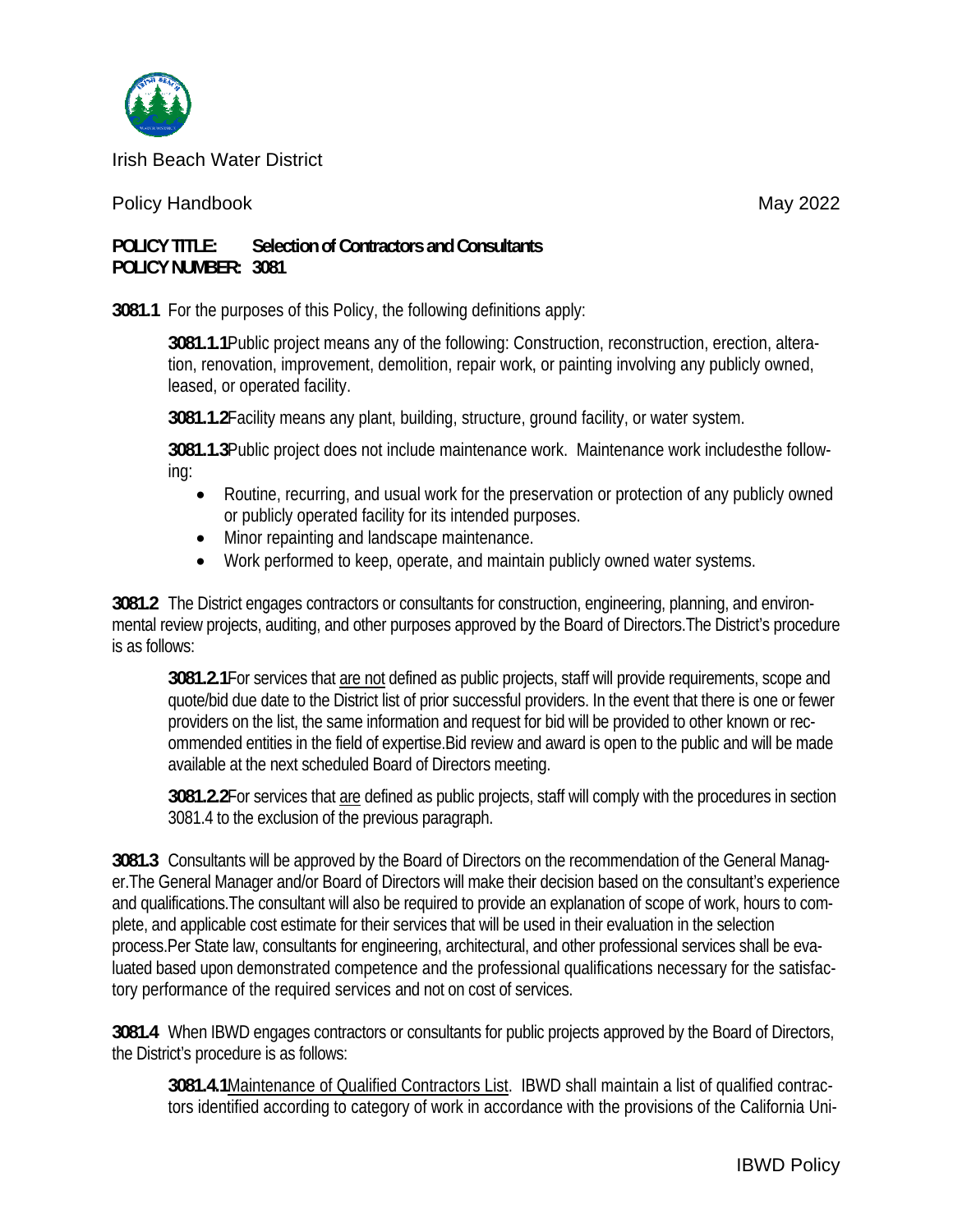

## Policy Handbook

form Public Construction Cost Accounting Commission.

3081.4.1.1All contractors on the list for the category of work being bid, or all construction trade journals specified in Public Contract Code Section 22036, or both all contractors on the list for the work being bid, and all construction trade journals specified in Section 22036, shall be notified of the opportunity to submit informal bids.

The District will accept applications for inclusion on the IBWD qualified contractors list. New contractors will be added at the beginning of each fiscal year in October.

3081.4.1.2If the product or service is proprietary in nature or otherwise of such a specific design or construction such that it can be obtained only from certain contractors, the notice inviting informal bids may be sent exclusively to such contractors.

## 3081.4.2Informal Bidding and Contracting Procedures.

3081.4.2.1 District public projects with a cost of sixty thousand dollars (\$60,000) or less may be performed by employees of the District by force account, by negotiated contract, or by purchase order.

3081.4.2.2Public projects of the District with an estimated cost of two hundred thousand dollars (\$200,000) or less may be let to contract by the informal procedures as set forth herein, and as set forth or authorized by Public Contract Code 22034.

When the Board of Directors invokes the procedures of this Section, the Treasurer shall issue a notice inviting informal bids ten (10) calendar days before bids are designated as being due. The notice inviting informal bids shall describe the project or material in general terms, how to obtain more detailed information, and state the time for the submission of bids. The notice inviting informal bids need not contain specifications.

3081.4.2.3If all bids received are in excess of two hundred thousand dollars (\$200,000), the Board of Directors may by passage of a resolution by a four-fifths vote, award the contract, at two hundred twelve thousand, five hundred dollars (\$212,500) or less, to the lowest responsible bidder, if it determines the cost estimate was reasonable.

3081.4.3 Formal Bidding and Contracting Procedures. District public projects with an estimated cost of more than two hundred thousand dollars (\$200,000) will be let to contract by the formal procedures as set forth herein, and authorized by Public Contract Code 22037.

3081.4.3.1 The District shall issue a notice inviting bids a minimum of fourteen (14) calendar days prior to the time of receiving bids, in a general circulation newspaper published within the District boundaries and to all construction trade journals specified in Section 22036.

This type of formal bidding process typically includes the issuance of written plans and/or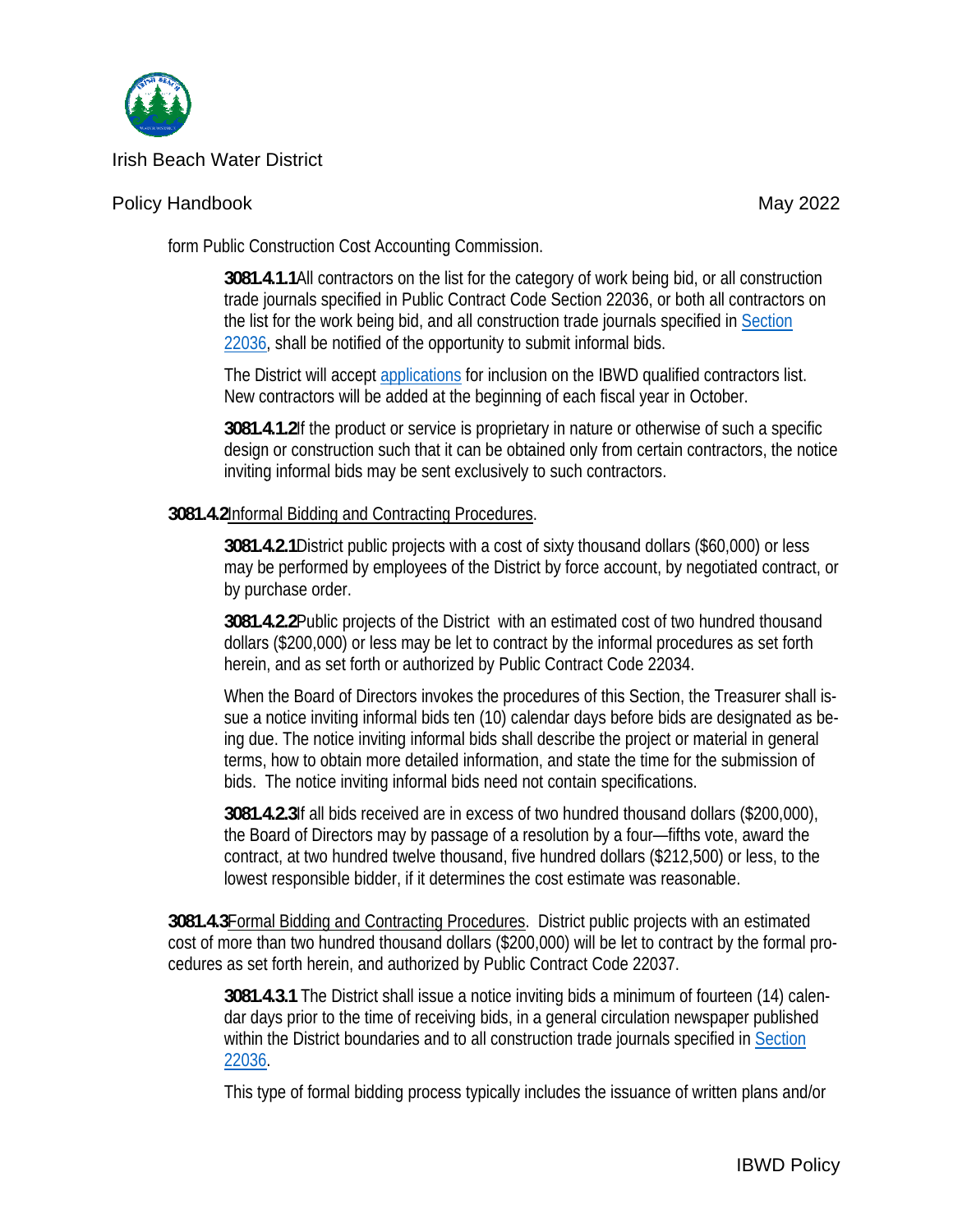

## Policy Handbook

specifications describing the materials or services to be provided.

3081.4.4If no bids are received through the formal or informal procedure, the public project may be performed by the employees of the public agency by force account, negotiated contract, or purchase order, without further complying with this resolution.

3081.6 The Board of Directors may delegate the authority to award contracts and sign purchase orders to the General Manager of the District or other person designated by the Board of Directors.

## 3081.7 Exceptions to standard Contracting Procedures

3081.7.1 Emergency Work. In cases of great emergency as determined by the Board of Directors, including, but not limited to, states of emergency defined in Section 8558 of the California Government Code, when repair or replacements are necessary to permit the continued conduct of the operation or services of the District, or to avoid danger to life or property, the Board of Directors by majority vote, may proceed at once to replace or repair any public facility without adopting plans, specifications, strain sheets, working details, or giving notice for bids, formal or informal, to let contracts. The work may be done by daylabor under the direction of the Board of Directors, or by contract, or by a combination of the two. The Board of Directors delegates to the President the power to declare a public emergency, subject to confirmation by the Board of Directors by four—fifths vote at its next -meeting.

3081.7.2 Limited Availability/Sole Source. Occasionally, necessary materials or services are of a proprietary nature, or are otherwise of such a specific design or construction to be available from only one source. The General Manager may dispense with the requirement of competitive bids and recommend negotiating a fair price and making the purchase from a sole source if, after reasonable efforts by District staff to find alternative suppliers, there exists only a sole source. The basis for the sole source recommendation shall be documented in writing on the contract or purchase order and approved, in advance, by the Board for purchases exceeding \$60,000.

3081.8 Every person involved in the solicitation, selection, and approval of consultants shall comply with applicable conflicts of interest laws, including Government Code section 1090, the Political Reform Act of 1974, and the District's conflict of interest code section 1020.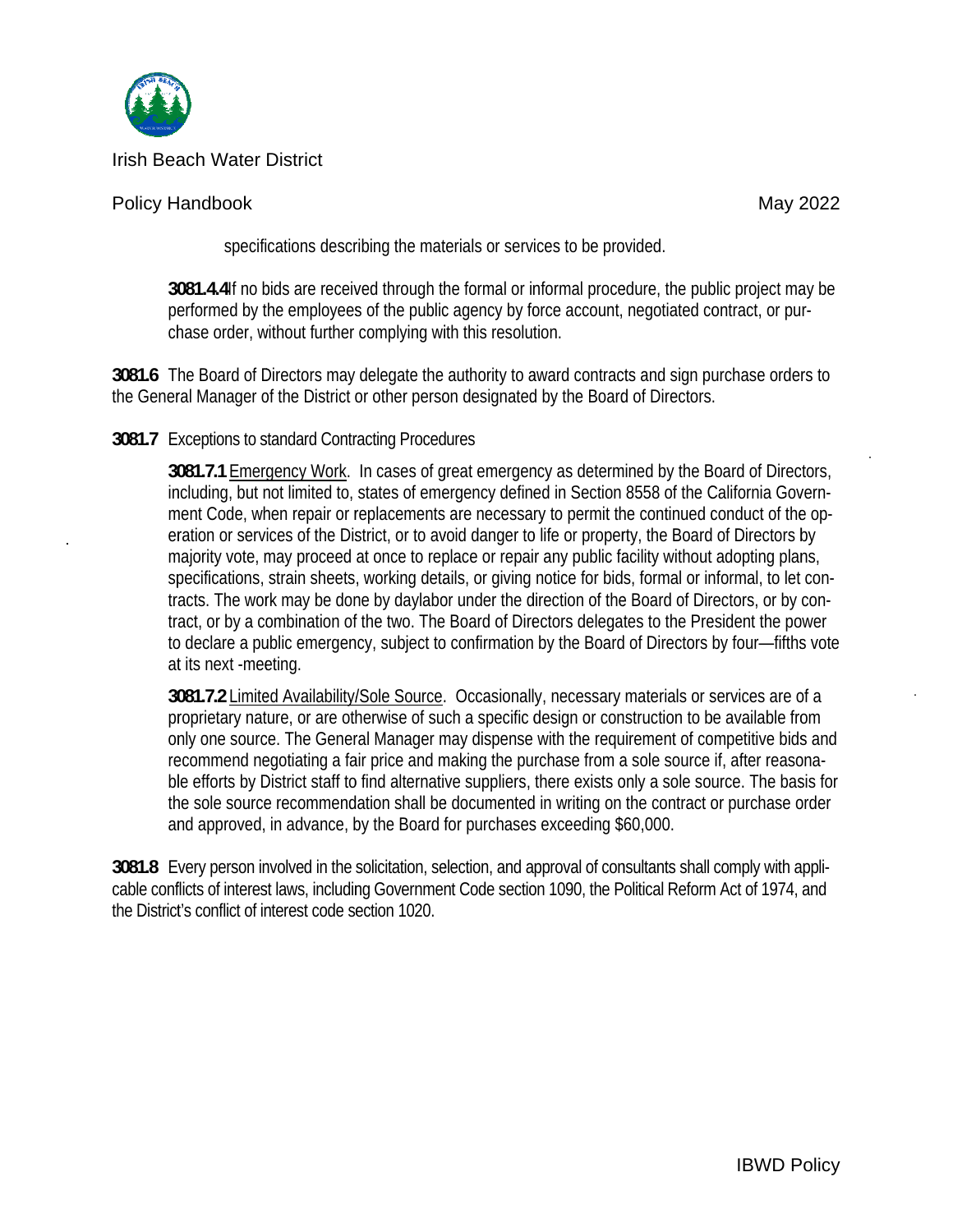## **6. DISCUSSION AND OR ACTION:**

DELEGATING AUTHORITY; INFORMAL CONTRACTS FOR MATERIALS TO COMPLETE REPLACEMENT OF TANK 2 ROOF AND TANK 5 (DWR GRANT) TO GENERAL MANAGER.

**~~~~~~~~~~~~~~~~~~~~~~~~~~~~~~~~~~~~~~~~~**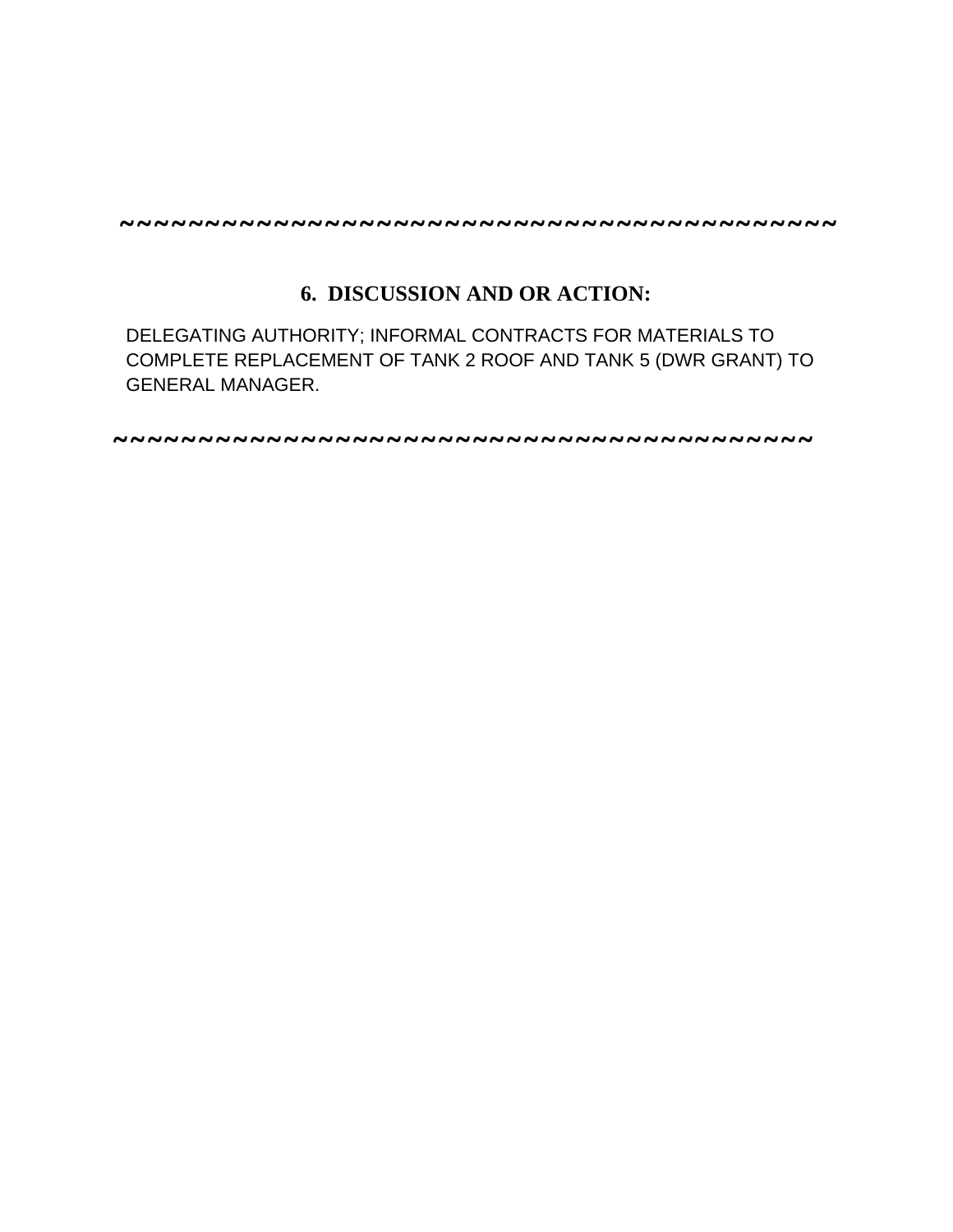## **7. EXECUTIVE SESSION**

CONFERENCE WITH LEGAL COUNSEL – ANTICIPATED/ POTENTIAL LITIGATION: SIGNIFICANT EXPOSURE TO LITIGATION PURSUANT TO PARAGRAPHS (2) OR (3) OF SUBDIVISION (D) OF SECTION §54956.9: (1 POTENTIAL CASE). DISCUSSION AND OR ACTION.

**~~~~~~~~~~~~~~~~~~~~~~~~~~~~~~~~~~~~~~~~~~**